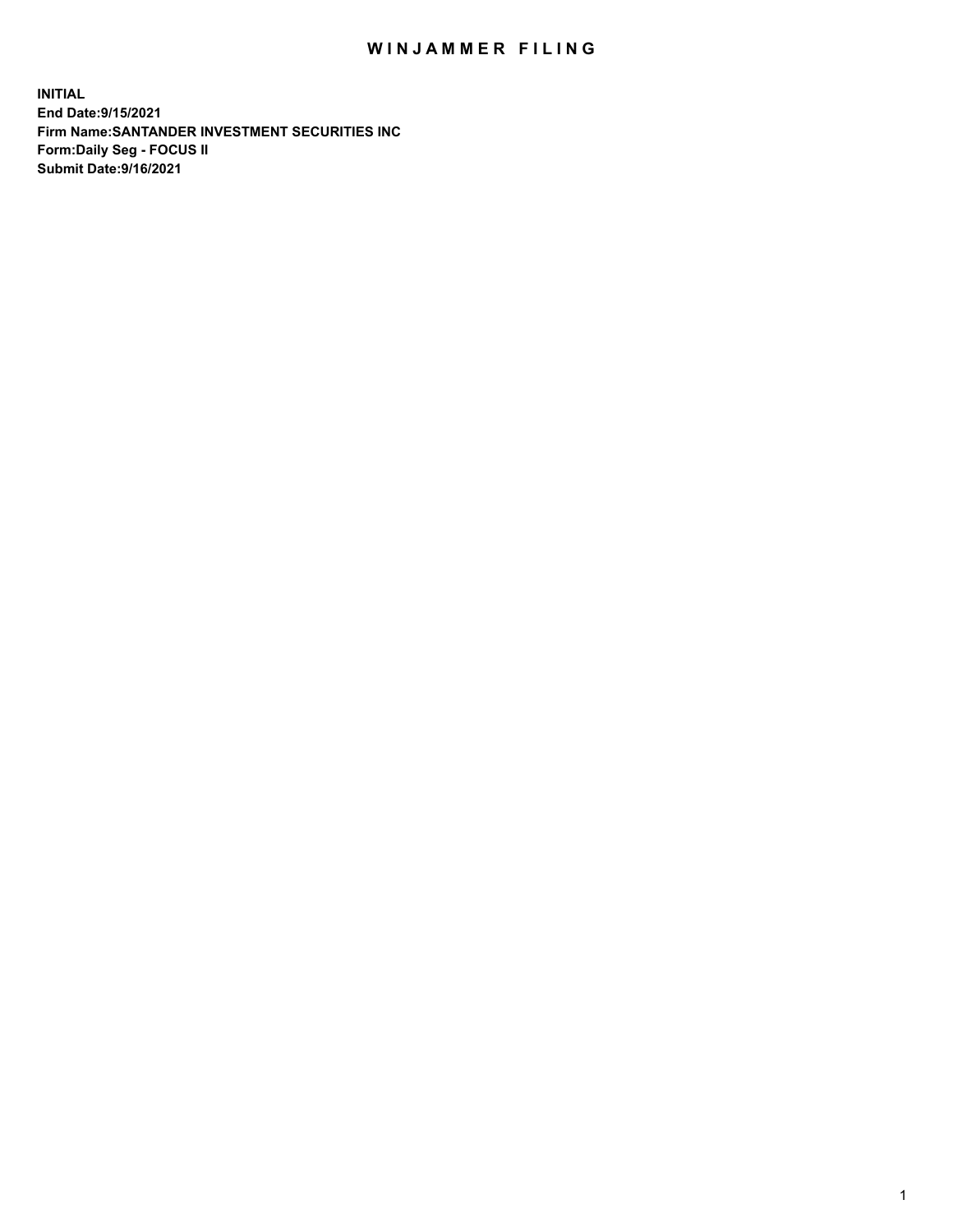**INITIAL End Date:9/15/2021 Firm Name:SANTANDER INVESTMENT SECURITIES INC Form:Daily Seg - FOCUS II Submit Date:9/16/2021 Daily Segregation - Cover Page**

| Name of Company                                                                   | <b>SANTANDER INVESTMENT</b><br><b>SECURITIES INC</b> |
|-----------------------------------------------------------------------------------|------------------------------------------------------|
| <b>Contact Name</b>                                                               | <b>Richard Ro</b>                                    |
| <b>Contact Phone Number</b>                                                       | (212) 350-3662                                       |
| <b>Contact Email Address</b>                                                      | richard.ro@santander.us                              |
| FCM's Customer Segregated Funds Residual Interest Target (choose one):            |                                                      |
| a. Minimum dollar amount: ; or                                                    | <u>70,000,000</u>                                    |
| b. Minimum percentage of customer segregated funds required:% ; or                | <u>0</u>                                             |
| c. Dollar amount range between: and; or                                           | 0 <sub>0</sub>                                       |
| d. Percentage range of customer segregated funds required between:% and%.         | 0 <sub>0</sub>                                       |
| FCM's Customer Secured Amount Funds Residual Interest Target (choose one):        |                                                      |
| a. Minimum dollar amount: ; or                                                    | $\overline{\mathbf{0}}$                              |
| b. Minimum percentage of customer secured funds required:%; or                    | $\underline{\mathbf{0}}$                             |
| c. Dollar amount range between: and; or                                           | 0 <sub>0</sub>                                       |
| d. Percentage range of customer secured funds required between:% and%.            | 0 <sub>0</sub>                                       |
| FCM's Cleared Swaps Customer Collateral Residual Interest Target (choose one):    |                                                      |
| a. Minimum dollar amount: ; or                                                    | $\overline{\mathbf{0}}$                              |
| b. Minimum percentage of cleared swaps customer collateral required:% ; or        | $\underline{\mathbf{0}}$                             |
| c. Dollar amount range between: and; or                                           | 0 <sub>0</sub>                                       |
| d. Percentage range of cleared swaps customer collateral required between:% and%. | 00                                                   |

Attach supporting documents CH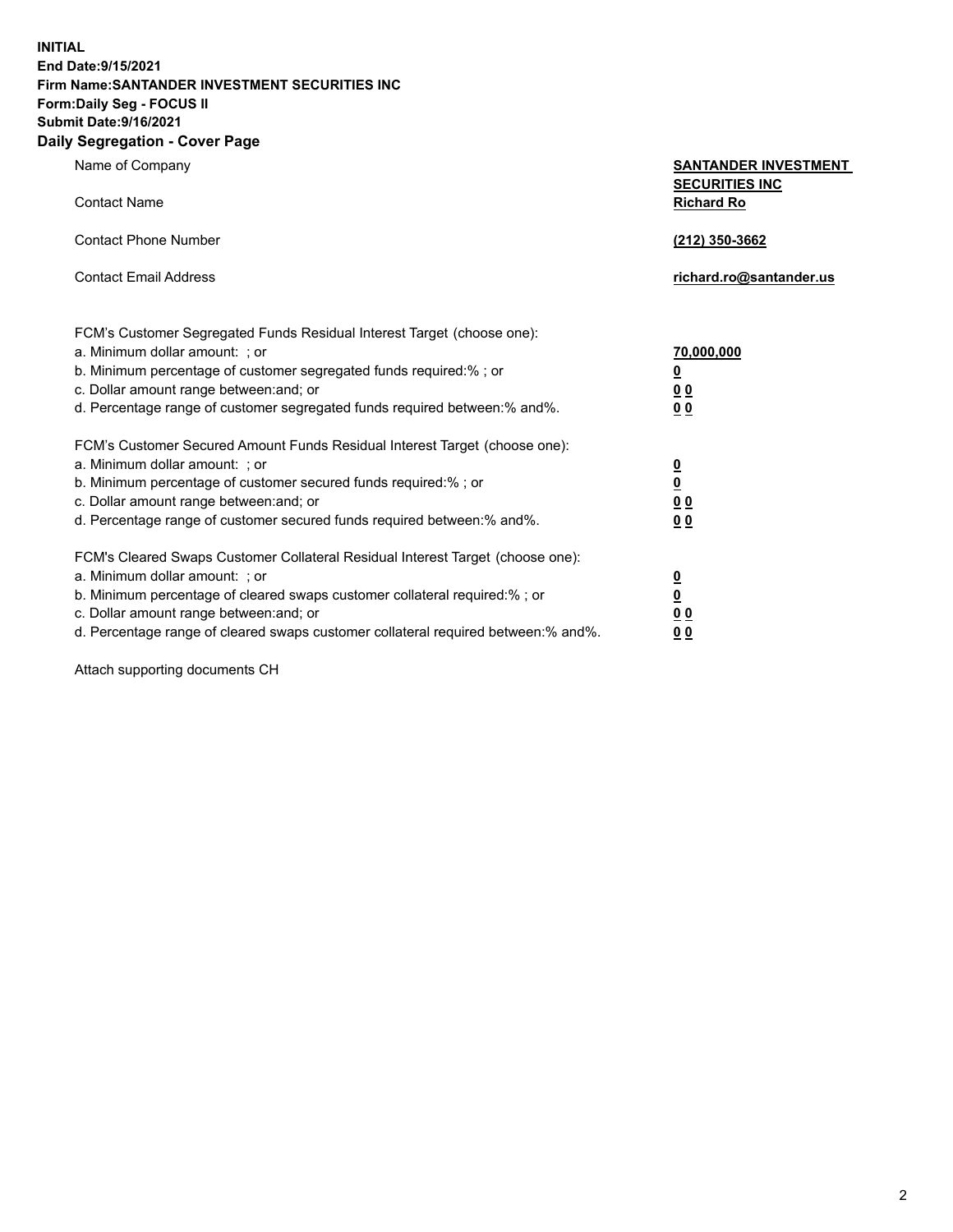**INITIAL End Date:9/15/2021 Firm Name:SANTANDER INVESTMENT SECURITIES INC Form:Daily Seg - FOCUS II Submit Date:9/16/2021 Daily Segregation - Secured Amounts**

|            | Foreign Futures and Foreign Options Secured Amounts                                         |                   |
|------------|---------------------------------------------------------------------------------------------|-------------------|
|            | Amount required to be set aside pursuant to law, rule or regulation of a foreign            | $0$ [7305]        |
|            | government or a rule of a self-regulatory organization authorized thereunder                |                   |
| 1.         | Net ledger balance - Foreign Futures and Foreign Option Trading - All Customers             |                   |
|            | A. Cash                                                                                     | $0$ [7315]        |
|            | B. Securities (at market)                                                                   | $0$ [7317]        |
| 2.         | Net unrealized profit (loss) in open futures contracts traded on a foreign board of trade   | $0$ [7325]        |
| 3.         | Exchange traded options                                                                     |                   |
|            | a. Market value of open option contracts purchased on a foreign board of trade              | $0$ [7335]        |
|            | b. Market value of open contracts granted (sold) on a foreign board of trade                | $0$ [7337]        |
| 4.         | Net equity (deficit) (add lines 1. 2. and 3.)                                               | $0$ [7345]        |
| 5.         | Account liquidating to a deficit and account with a debit balances - gross amount           | $0$ [7351]        |
|            | Less: amount offset by customer owned securities                                            | 0 [7352] 0 [7354] |
| 6.         | Amount required to be set aside as the secured amount - Net Liquidating Equity              | $0$ [7355]        |
|            | Method (add lines 4 and 5)                                                                  |                   |
| 7.         | Greater of amount required to be set aside pursuant to foreign jurisdiction (above) or line | $0$ [7360]        |
|            | 6.                                                                                          |                   |
|            | FUNDS DEPOSITED IN SEPARATE REGULATION 30.7 ACCOUNTS                                        |                   |
| 1.         | Cash in banks                                                                               |                   |
|            | A. Banks located in the United States                                                       | $0$ [7500]        |
|            | B. Other banks qualified under Regulation 30.7                                              | 0 [7520] 0 [7530] |
| 2.         | <b>Securities</b>                                                                           |                   |
|            | A. In safekeeping with banks located in the United States                                   | $0$ [7540]        |
|            | B. In safekeeping with other banks qualified under Regulation 30.7                          | 0 [7560] 0 [7570] |
| 3.         | Equities with registered futures commission merchants                                       |                   |
|            | A. Cash                                                                                     | $0$ [7580]        |
|            | <b>B.</b> Securities                                                                        | $0$ [7590]        |
|            | C. Unrealized gain (loss) on open futures contracts                                         | $0$ [7600]        |
|            | D. Value of long option contracts                                                           | $0$ [7610]        |
|            | E. Value of short option contracts                                                          | 0 [7615] 0 [7620] |
| 4.         | Amounts held by clearing organizations of foreign boards of trade                           |                   |
|            | A. Cash                                                                                     | $0$ [7640]        |
|            | <b>B.</b> Securities                                                                        | $0$ [7650]        |
|            | C. Amount due to (from) clearing organization - daily variation                             | $0$ [7660]        |
|            | D. Value of long option contracts                                                           | $0$ [7670]        |
|            | E. Value of short option contracts                                                          | 0 [7675] 0 [7680] |
| 5.         | Amounts held by members of foreign boards of trade                                          |                   |
|            | A. Cash                                                                                     | 0 [7700]          |
|            | <b>B.</b> Securities                                                                        | $0$ [7710]        |
|            | C. Unrealized gain (loss) on open futures contracts                                         | $0$ [7720]        |
|            | D. Value of long option contracts                                                           | $0$ [7730]        |
|            | E. Value of short option contracts                                                          | 0 [7735] 0 [7740] |
| 6.         | Amounts with other depositories designated by a foreign board of trade                      | $0$ [7760]        |
| 7.         | Segregated funds on hand                                                                    | $0$ [7765]        |
| 8.         | Total funds in separate section 30.7 accounts                                               | $0$ [7770]        |
| 9.         | Excess (deficiency) Set Aside for Secured Amount (subtract line 7 Secured Statement         | $0$ [7380]        |
|            | Page 1 from Line 8)                                                                         |                   |
| 10.<br>11. | Management Target Amount for Excess funds in separate section 30.7 accounts                 | $0$ [7780]        |
|            | Excess (deficiency) funds in separate 30.7 accounts over (under) Management Target          | $0$ [7785]        |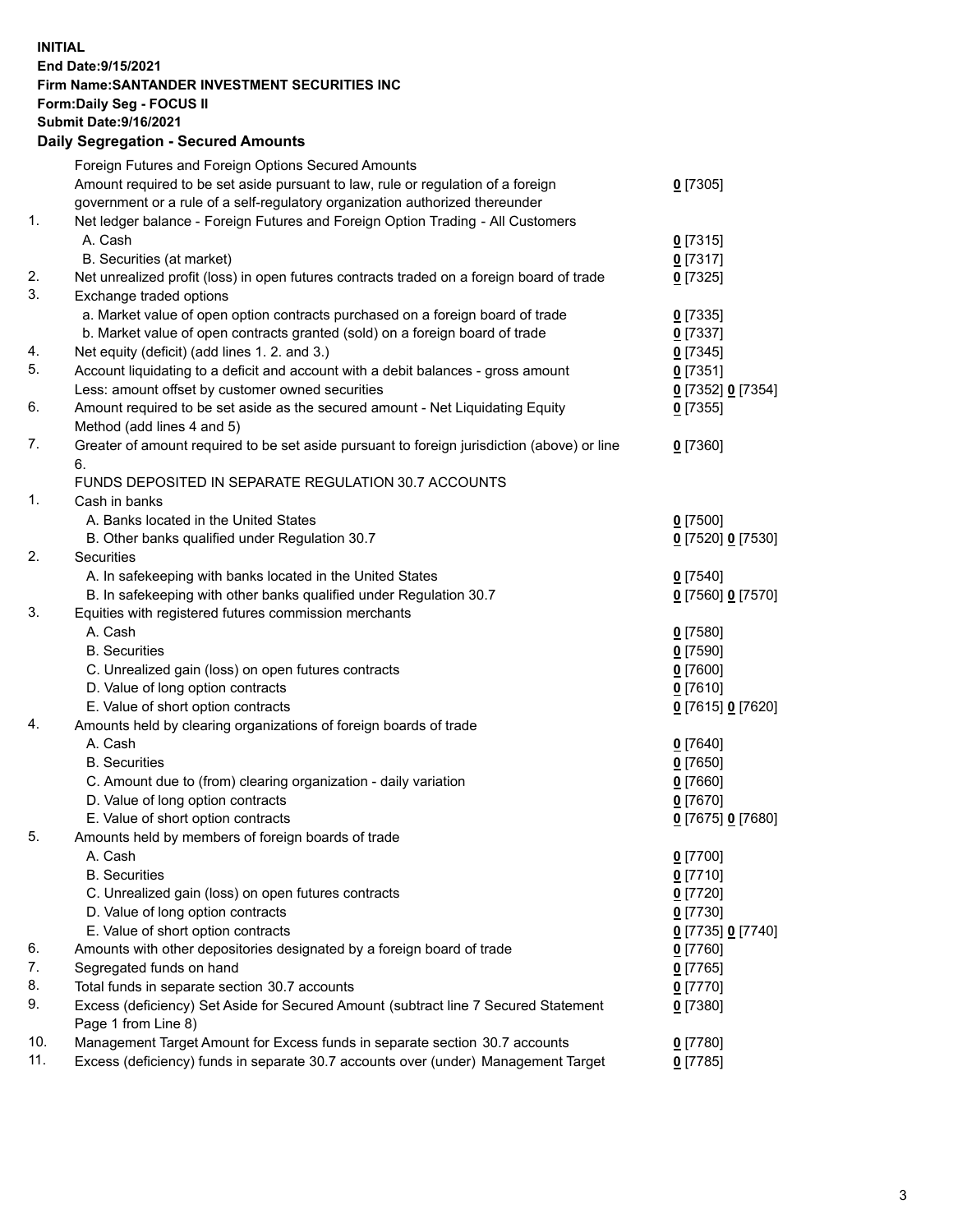| <b>INITIAL</b> |                                                                                                            |                      |
|----------------|------------------------------------------------------------------------------------------------------------|----------------------|
|                | End Date: 9/15/2021                                                                                        |                      |
|                | Firm Name: SANTANDER INVESTMENT SECURITIES INC                                                             |                      |
|                | <b>Form:Daily Seg - FOCUS II</b><br><b>Submit Date: 9/16/2021</b>                                          |                      |
|                |                                                                                                            |                      |
|                | Daily Segregation - Segregation Statement                                                                  |                      |
|                | SEGREGATION REQUIREMENTS(Section 4d(2) of the CEAct)                                                       |                      |
| 1.             | Net ledger balance                                                                                         |                      |
|                | A. Cash                                                                                                    | 2,617,114,763 [7010] |
|                | B. Securities (at market)                                                                                  | $0$ [7020]           |
| 2.             | Net unrealized profit (loss) in open futures contracts traded on a contract market                         | -358,141,947 [7030]  |
| 3.             | Exchange traded options                                                                                    |                      |
|                | A. Add market value of open option contracts purchased on a contract market                                | 32,299,563 [7032]    |
|                | B. Deduct market value of open option contracts granted (sold) on a contract market                        | -33,763,607 [7033]   |
| 4.             | Net equity (deficit) (add lines 1, 2 and 3)                                                                | 2,257,508,772 [7040] |
| 5.             | Accounts liquidating to a deficit and accounts with                                                        |                      |
|                | debit balances - gross amount                                                                              | $0$ [7045]           |
|                | Less: amount offset by customer securities                                                                 | 0 [7047] 0 [7050]    |
| 6.             | Amount required to be segregated (add lines 4 and 5)                                                       | 2,257,508,772 [7060] |
|                | FUNDS IN SEGREGATED ACCOUNTS                                                                               |                      |
| 7.             | Deposited in segregated funds bank accounts                                                                |                      |
|                | A. Cash                                                                                                    | 224,550,303 [7070]   |
|                | B. Securities representing investments of customers' funds (at market)                                     | $0$ [7080]           |
|                | C. Securities held for particular customers or option customers in lieu of cash (at                        | $0$ [7090]           |
|                | market)                                                                                                    |                      |
| 8.             | Margins on deposit with derivatives clearing organizations of contract markets                             |                      |
|                | A. Cash                                                                                                    | 2,053,143,091 [7100] |
|                | B. Securities representing investments of customers' funds (at market)                                     | $0$ [7110]           |
|                | C. Securities held for particular customers or option customers in lieu of cash (at                        | $0$ [7120]           |
| 9.             | market)                                                                                                    |                      |
| 10.            | Net settlement from (to) derivatives clearing organizations of contract markets<br>Exchange traded options | 53,986,546 [7130]    |
|                | A. Value of open long option contracts                                                                     | 32,299,563 [7132]    |
|                | B. Value of open short option contracts                                                                    | $-33,763,607$ [7133] |
| 11.            | Net equities with other FCMs                                                                               |                      |
|                | A. Net liquidating equity                                                                                  | $0$ [7140]           |
|                | B. Securities representing investments of customers' funds (at market)                                     | $0$ [7160]           |
|                | C. Securities held for particular customers or option customers in lieu of cash (at                        | $0$ [7170]           |
|                | market)                                                                                                    |                      |
| 12.            | Segregated funds on hand                                                                                   | $0$ [7150]           |
| 13.            | Total amount in segregation (add lines 7 through 12)                                                       | 2,330,215,896 [7180] |
| 14.            | Excess (deficiency) funds in segregation (subtract line 6 from line 13)                                    | 72,707,124 [7190]    |
| 15.            | Management Target Amount for Excess funds in segregation                                                   | 70,000,000 [7194]    |
| 16.            | Excess (deficiency) funds in segregation over (under) Management Target Amount                             | 2,707,124 [7198]     |
|                | <b>Excess</b>                                                                                              |                      |